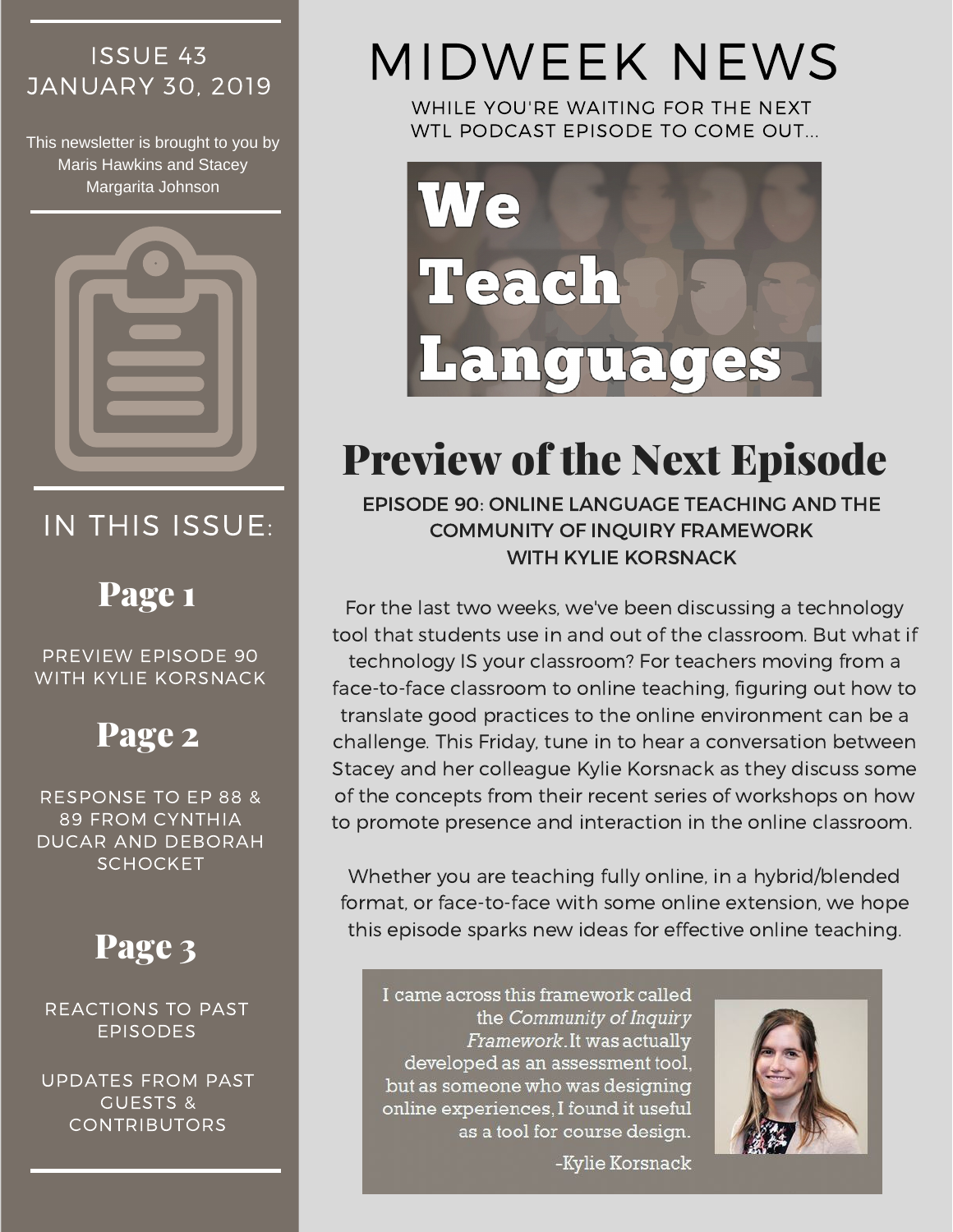#### RESPONSE TO EPISODE 88 & 89: GOOGLE TRANSLATE IN THE LANGUAGE [CLASSROOM](https://weteachlang.com/2019/01/18/ep-88-with-errol-oneill/) WITH ERROL O'NEILL, PARTS I AND II

This response is written by Dr. Cynthia Ducar and Dr. Deborah Schocket, authors of the Foreign Language Annals article mentioned in episodes 88 & 89: "Machine Translation and the L2 [Classroom:](https://onlinelibrary.wiley.com/doi/10.1111/flan.12366) Pedagogical Solutions for Making Peace with Google Translate."

Errol M. O'Neill's timely research addresses the effects of online translators and dictionaries on L2 learning, an area which has been understudied to date. His findings confirm that students turn to these tools even when teachers forbid it (88% of students to be exact). O'Neill's most recent research shows that training in these technologies can improve student production in the short-term, but does not necessarily lead to long-term growth in proficiency.

Listening to this podcast, we are left with the question: How do we harness the capabilities of these technologies while also deterring students' dependency on them? What follows is a list of suggestions compiled from the podcast and our own recent article on the topic.

• Stop trying to police the use of OTs and instead focus on motivating students to develop the highly marketable skills of spontaneous communication and intercultural competency for use beyond the walls of the L2 classroom.

• Provide specific guidelines on assignments to help deter students from using OTs (i.e. looking up idioms and set phrases is acceptable, but translating an entire paragraph is not)

• Redirect students' attention away from grammatical accuracy and perfection and toward meaningful communication.

• Use pre-writing activities (such as brainstorming vocabulary) and peer-editing (with a focus on content, not grammar) to deter student use of OTs.

• Have students practice rephrasing/simplifying their language to something Google Translate can handle correctly -- or, better yet, something they themselves can say without relying on a translator

• Flip the classroom to do more reading and writing in class. For example, Mroz (2018) shows how students can use Google to practice speaking outside of class, freeing up class time for other activities.

• Use the speech to text technology as suggested by Claire Knowles in Episode 89

• Provide training on the strengths and weaknesses of OTs. Then play "stump the translator" to see how those strengths and weaknesses play out.

• Train students to access alternate definitions and fine tune the translations provided by OTs so that they use the technology in a more mindful way.

Online translators are here to stay, and O'Neill's research can better equip instructors to channel the positive capabilities of this technology while helping students avoid the kind of dependency that is detrimental to long-term proficiency gains.